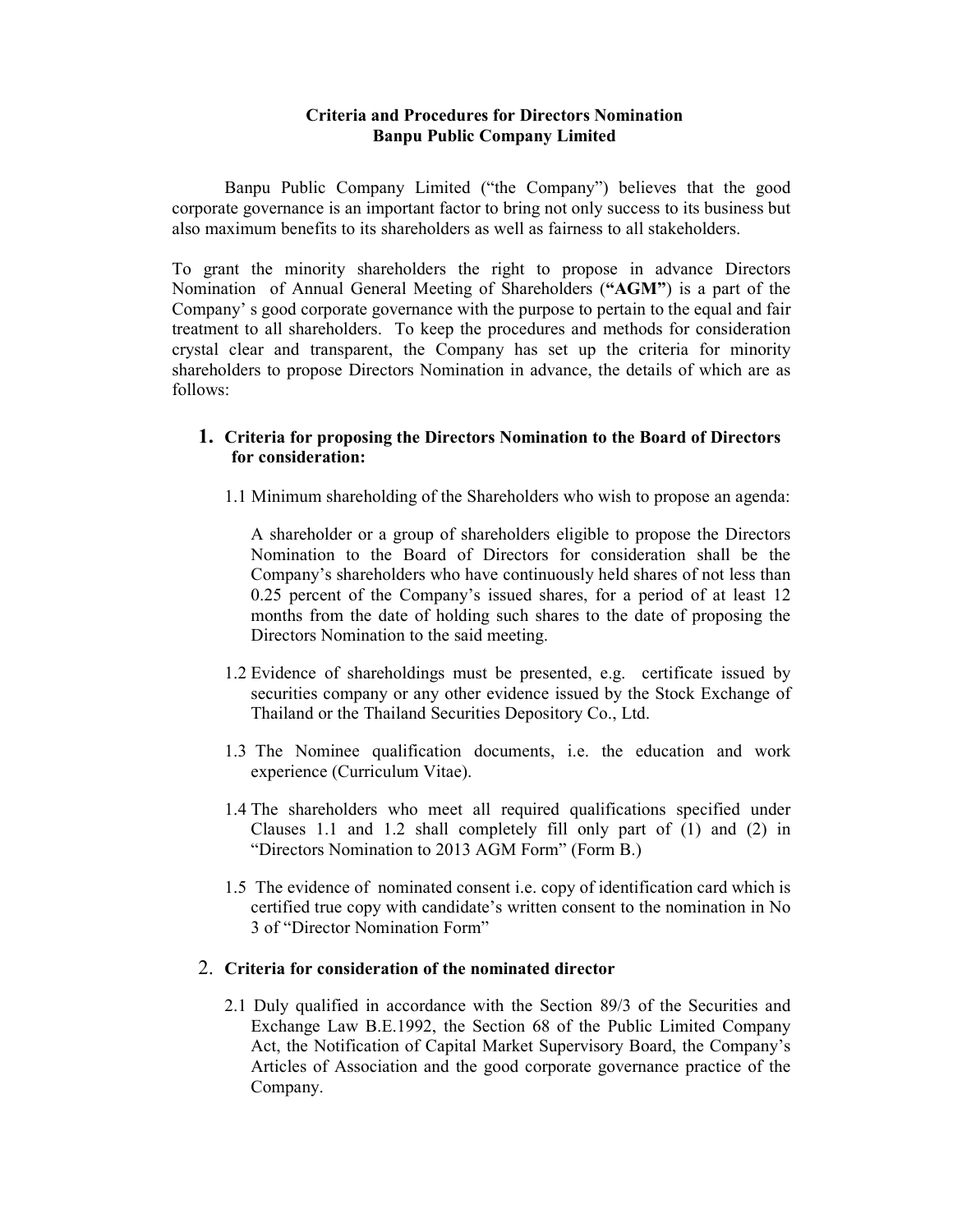- 2.2 Required director qualifications accordance with the criteria as follows
- General Qualifications
	- 1) Shall not be a person of unsound mind or A person who has mental infirmity;
	- 2) Shall never been imprisoned by the final judgment of a court, provided that the offences committed through negligence;
	- 3) Shall never been under judgment or court order to enforce the asset belonging to the State;
	- 4) Shall not be or never been a bankrupt;
	- 5) Shall be able to dedicate adequate time to the Company;
	- 6) Shall have integrity and accountability;
	- 7) Shall make judgment based on fact and reason;
	- 8) Shall be a prudent person who is able to advance constructive debates and independent opinions;
	- 9) Shall be a person working as professional based on principles and proper standard;
	- 10) Other qualifications as the Corporate Governance and Nomination Committee deems necessary.
- Specific Competencies considered necessary are accounting and finance, law, industry knowledge and marketing, etc.
- The independent directors shall have the general qualifications and specific competencies, and shall also have qualifications of "Independent Directors" stipulated in the "Practices for the Board of Directors of Banpu Public Company Limited B.E. 2552".

# **3. Period and channels available for receiving the Agenda Proposal:**

- 3.1 The Company will inform shareholders on its website at **http://www.banpu.com** to propose nominated director in advance for period of 2 months during November 1 to December 31,2012. Then the proposed nominated director will be presented to the Board of Directors for consideration in February 2013.
- 3.2 The shareholders may informally submit the required documents and evidences by facsimile at 02 207 0698 or via email address of the Board Secretary at **bod** sec@banpu.co.th before posting the original by a registered mail to the Company Secretary Division, Banpu Public Company Limited, 26-28<sup>th</sup> Floor, Thanapoom Tower, 1550 New Petchburi Road, Makkasan, Ratchathewi, Bangkok 10400. In this regard, the Company Secretary Division will initially review the proposal of the shareholders before proposing it to the Board of Directors, provided that
	- 3.2.1 In case the information provided by the shareholder is incomplete or incorrect, the Company will notify the shareholders within December 2012. If the shareholders fail to correct and submit the original to the Company within January 2013, the Company will notify the shareholders of exclusion of the proposal. (In case the specified date falls on a holiday, the following business day will apply.)